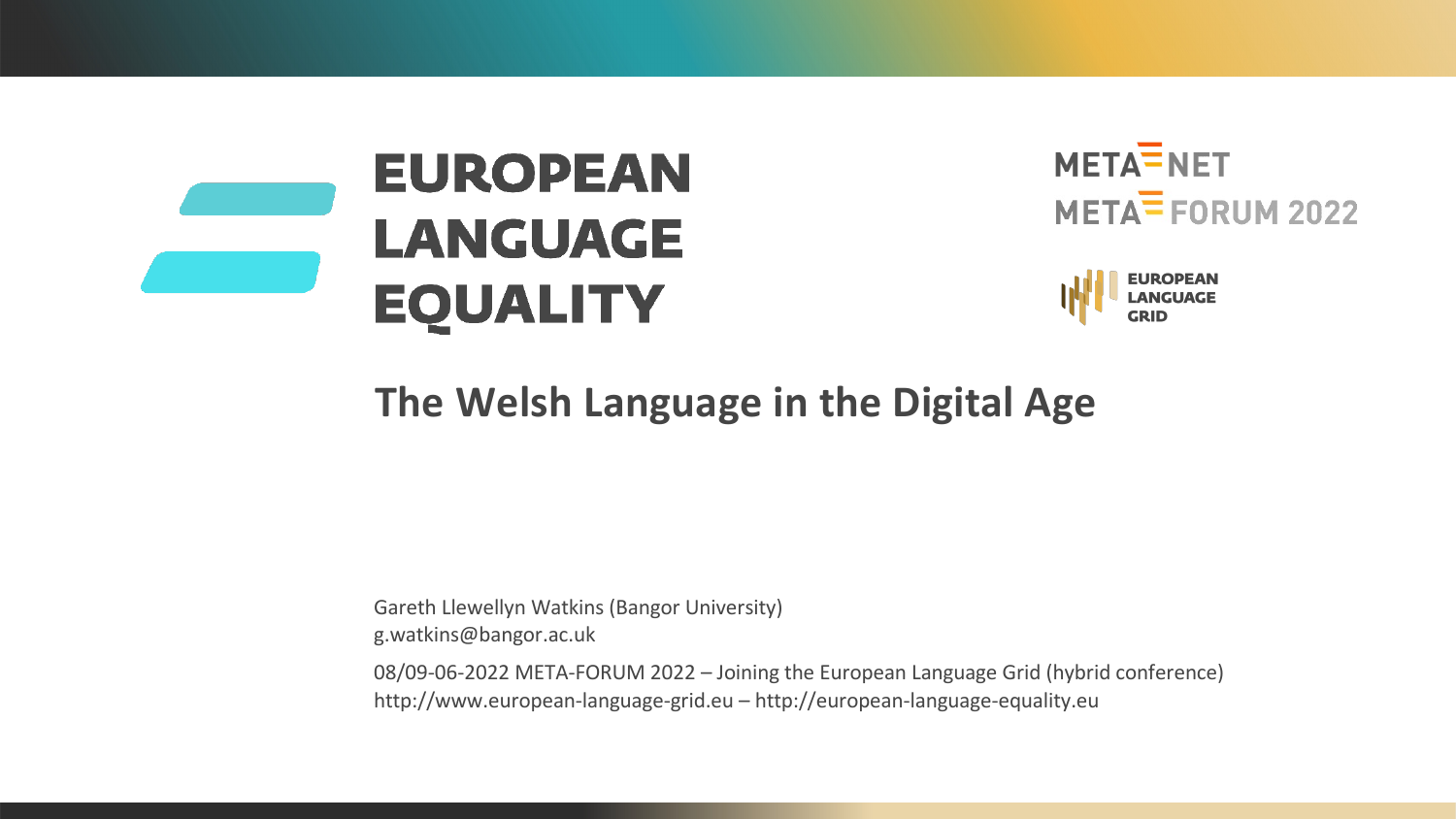#### **Language Revitalization through Language Technologies**

Welsh Government's Welsh Language Technology Action Plan

Collaboration with Mozilla on speech data gathering on their Common Voice speech gathering platform

Publication of new Welsh synthetic voices under open licences

Lleisiwr project with NHS to build personalized bilingual synthetic voices for patients

Trawsgrifiwr (Welsh Language transcriber)

Macsen (Welsh language personal assistant)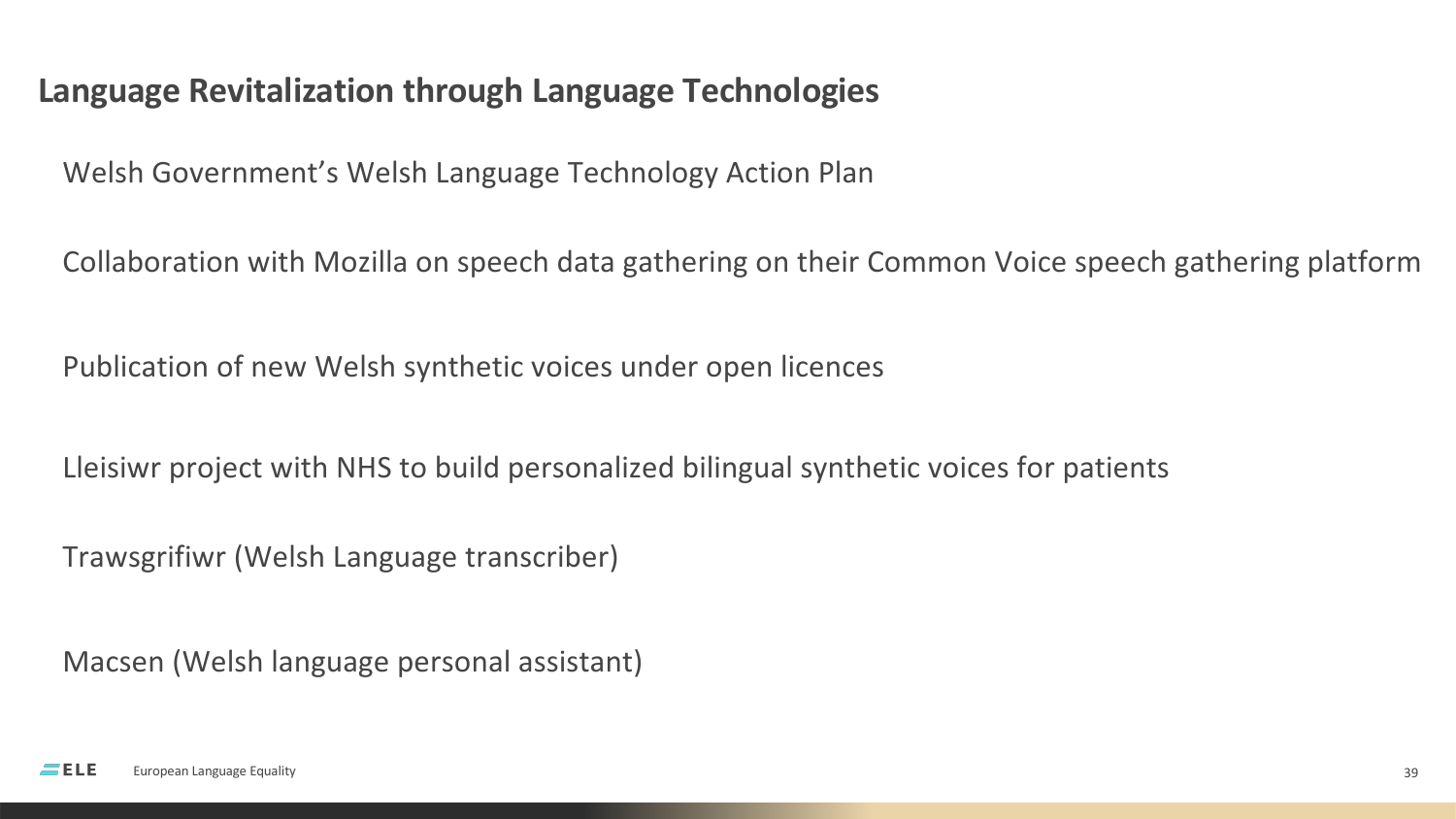### **Language Revitalization through Language Technologies**

TagTeg (POS tagger using spaCy)

Translation Technology

MT – Google, Bing, Moses, Apertium

MT engine for Health

Open Translation Memories website

New Masters in Language Technology at Bangor University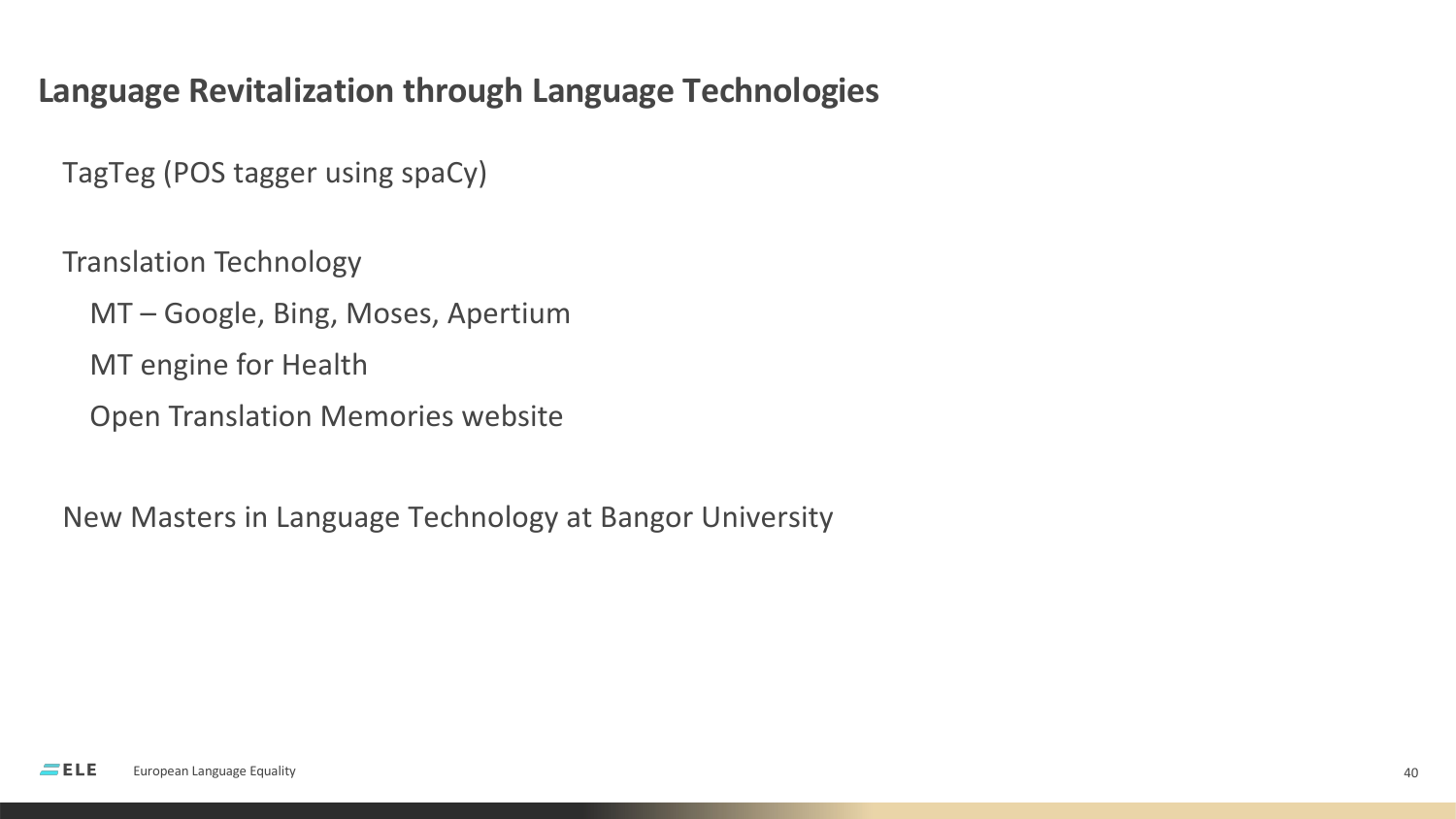#### **Points for Improvement**

Sustainability

Access to cross-border projects

Education and Training

Linguistic revitalization and economic regeneration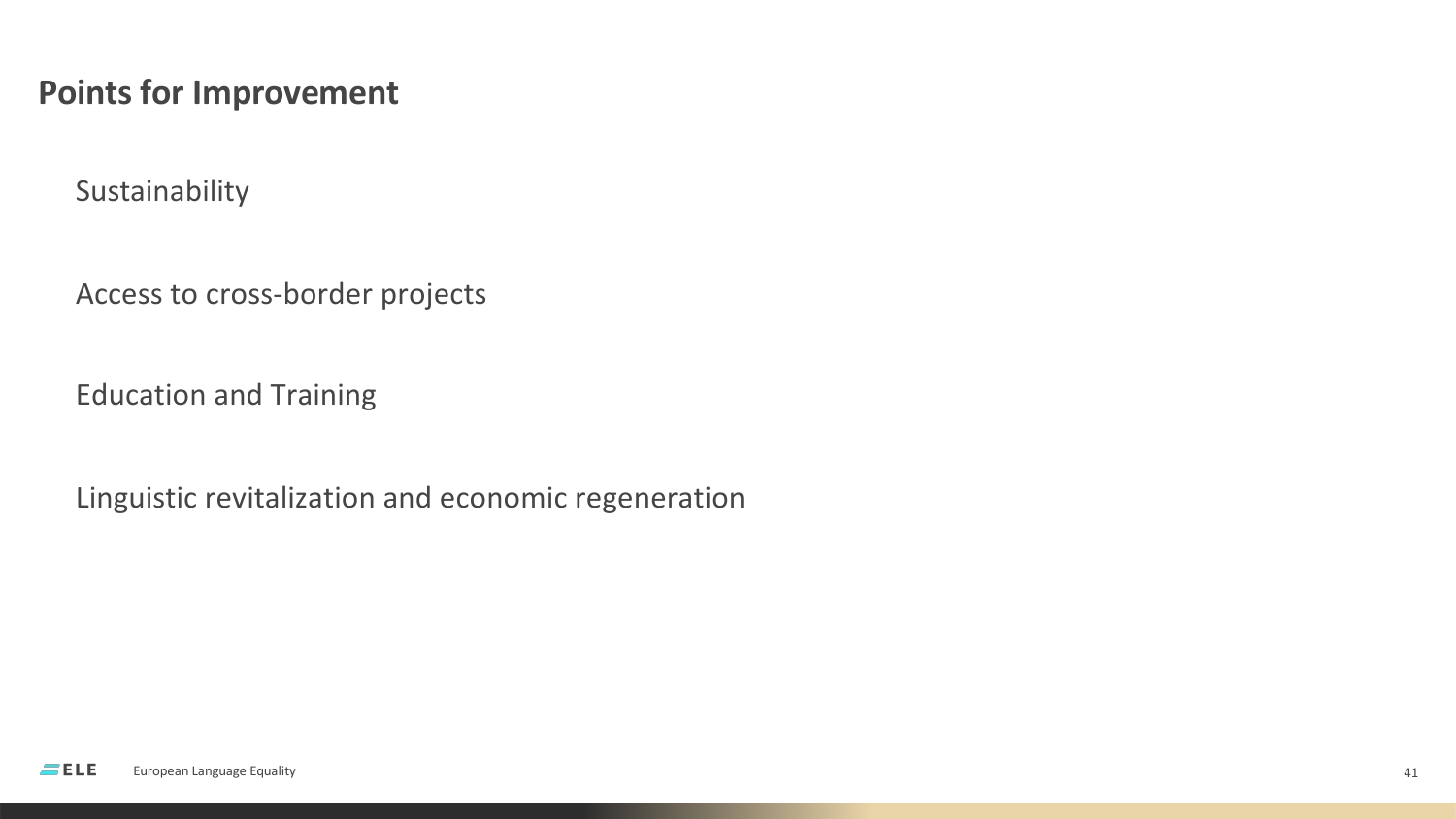#### **Recommendations for the SRIA**

Provide their own funding programme(s) for minoritized / endangered languages to develop basic language tools and resources to ensure their digital survival

Develop exchange programmes to share knowledge including specific programmes to upresource and up-skill minoritized / endangered languages

Enable minoritized / endangered languages to join in large-scale multinational and multilingual R&D programmes of the type previously reserved for official EU languages

Develop methods for dealing with IP which facilitate collection of open data together with clarifying the legal position on re-use of data in Europe